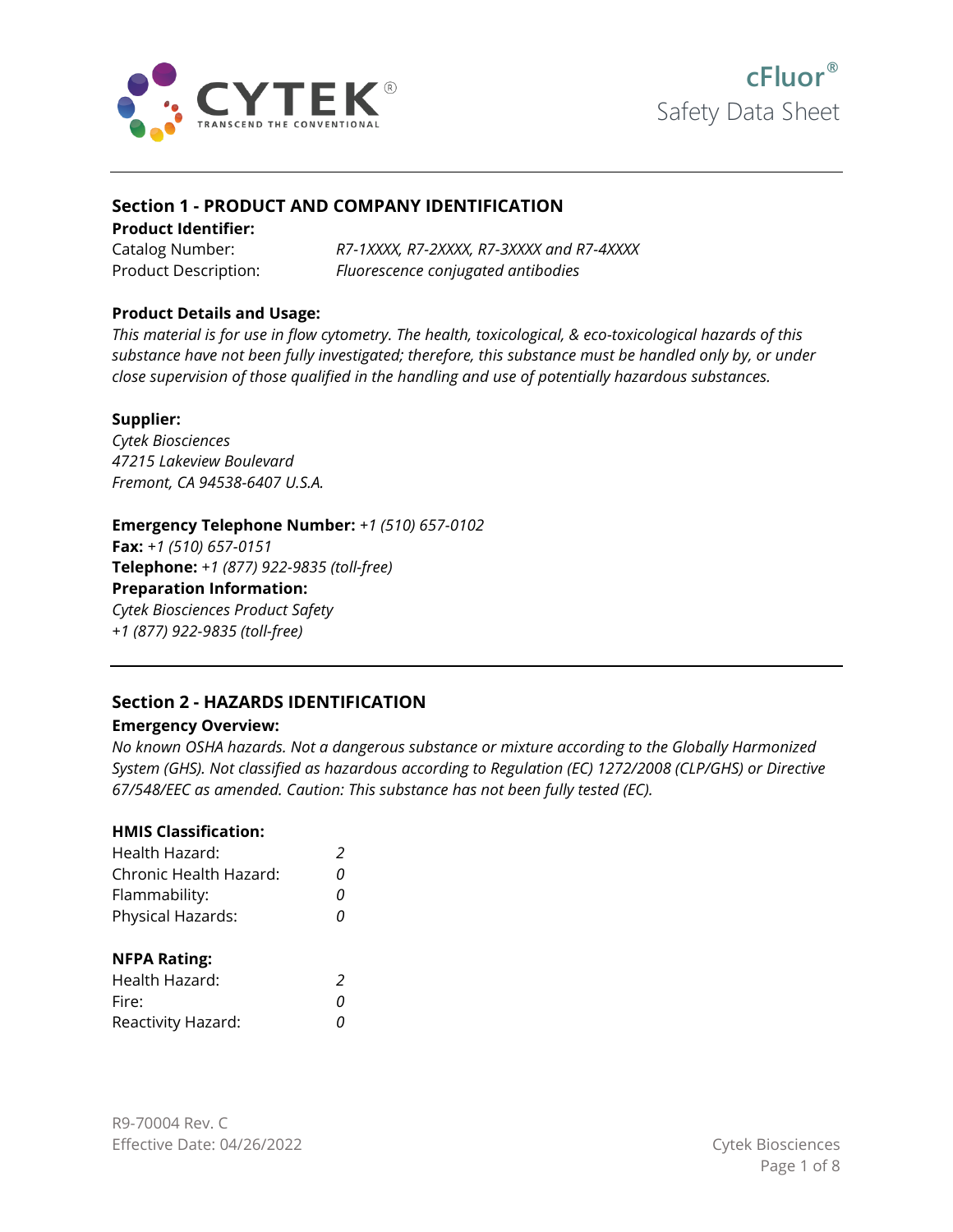



## **Potential Health Effects:**

Inhalation (powder/mists): *May be harmful if inhaled. May cause upper respiratory tract & mucous* 

*membrane irritation.* Skin and Eyes: *May cause skin and eye irritation.* Ingestion: *May be harmful if swallowed.* Environmental: *May be harmful to the environment.*

## **Label Elements:**

*None required according to regulation (EC) 1272/2008 (CLP/GHS) or Directive 1999/45/EC.*

## **Section 3 - COMPOSITION INFORMATION ON INGREDIENTS**

Aqueous liquid solution composed of antibody with less than 0.1% sodium azide. No ingredients are hazardous, or the concentration of all chemicals are below the regulatory threshold limits according to OSHA criteria.

# **Section 4 - FIRST AID MEASURES**

## **Inhalation:**

*If breathed in, move person into fresh air. If not breathing, give artificial respiration. If breathing is difficult give oxygen and consult a physician.*

## **Skin Contact:**

*Wash off immediately with soap and plenty of water, remove any contaminated clothing, and consult a physician.*

### **Eye Contact:**

*Flush eyes with water for at least 15 minutes and consult a physician.*

### **If Swallowed:**

*Rinse mouth with water and consult a physician immediately.*

## **Section 5 - FIRE FIGHTING MEASURES**

### **Main Hazard:**

*Not flammable or combustible.*

### **Extinguishing Method:**

*Use water spray, alcohol-resistant foam, dry chemical, or carbon monoxide.*

### **Special Fire Fighting Procedure:**

*Wear self-contained breathing apparatus with full face shield operated in positive pressure mode, MSHA/NIOSH (approved or equivalent), and full protective gear.*

### **Unusual Fire Hazards & Explosion Hazards:**

R9-70004 Rev. C Effective Date: 04/26/2022 Cytek Biosciences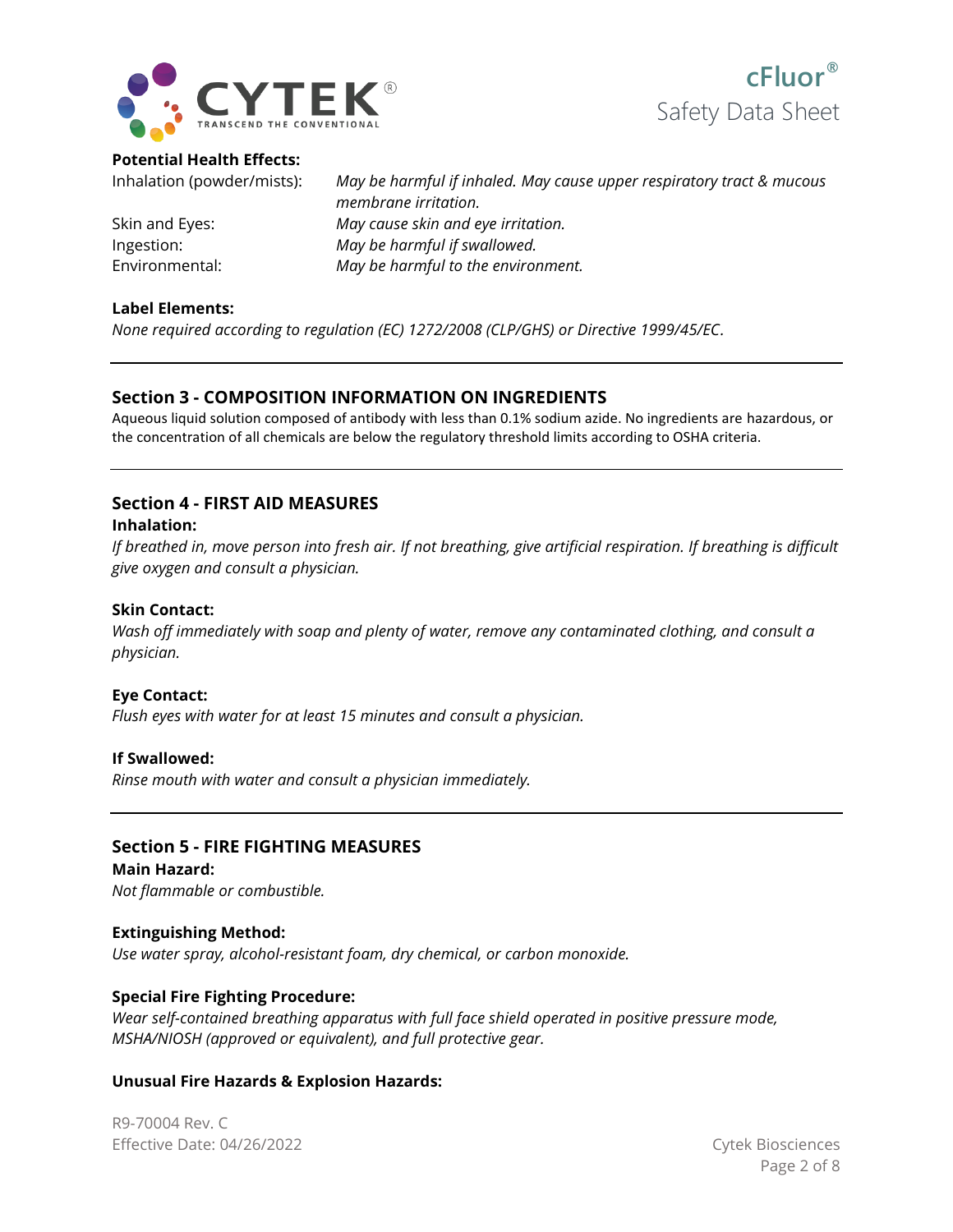

*None.*

 **cFluor®** Safety Data Sheet

## **Section 6 - ACCIDENTAL RELEASE MEASURES**

#### **Personal Precautions:**

*Avoid breathing vapors, mist, or gas.*

### **Environmental Precautions:**

*No special environmental precautions required.*

### **Spill/Leaks:**

*Clean up spills using an absorbent, non-combustible material and gather up placing in a clean closed container for disposal. Do not wash away into sewers.*

## **Section 7 - HANDLING AND STORAGE**

### **Conditions for Safe Storage:**

*Keep container tightly closed in a dry and well-ventilated place. Store at 2-8°C.*

## **Special Requirements:**

*Protect from light.*

## **Section 8 - EXPOSURE CONTROLS/PERSONAL PROTECTION**

## **Components with Workplace Control Parameters:**

*No components above the 0.1% threshold have specific workplace control parameters assigned to our knowledge.*

### **Local Mechanical Ventilation:**

*Not required as supplied.*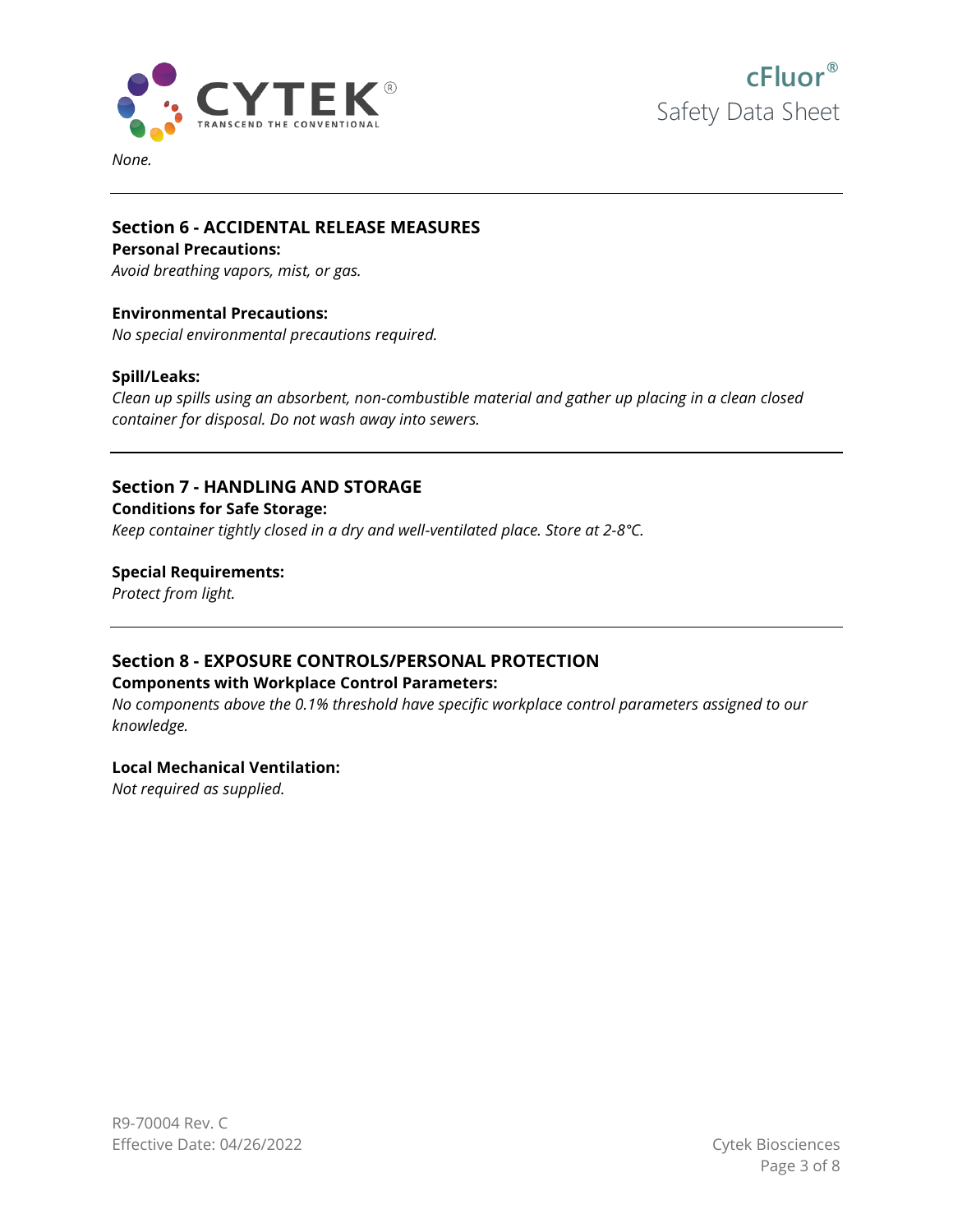



## **Personal Protective Equipment:**

| <b>Respiratory Protection:</b> | Respiratory protection not required. For nuisance exposures use type                     |
|--------------------------------|------------------------------------------------------------------------------------------|
|                                | OV/AG (US) or type ABEK (EU EN 14387) respirator cartridges. Use                         |
|                                | respirators and components tested and approved under appropriate                         |
|                                | government standards such as NIOSH (US) or CEN (EU).                                     |
| Hand Protection:               | Handle with gloves. Gloves must be inspected prior to use. Use proper                    |
|                                | glove removal technique (without touching glove's outer surface) to avoid                |
|                                | skin contact with this product. Dispose of contaminated gloves after use                 |
|                                | in accordance with applicable laws and good laboratory practices. Wash<br>and dry hands. |
| Eye Protection:                | Use equipment for eye protection tested and approved under appropriate                   |
|                                | government standards such as NIOSH (US) or EN 166(EU).                                   |
| <b>Hygiene Measures:</b>       | Avoid contact of contents with skin, eyes, and clothing. Wash hands                      |
|                                | before breaks and immediately after handling the product.                                |

## **Section 9 – PHYSICAL AND CHEMICAL PROPERTIES**

#### **Appearance:**

| <b>Physical State:</b> | Liquid            |
|------------------------|-------------------|
| Color:                 | No data available |

## **Safety Data:**

| Order:                                 | No data available                          |
|----------------------------------------|--------------------------------------------|
| Order Threshold:                       | No data available                          |
| pH:                                    | 7.2                                        |
| Vapor Pressure:                        | No data available                          |
| Vapor Density:                         | No data available                          |
| Relative Vapor Density:                | No data available                          |
| Viscosity:                             | No data available                          |
| <b>Boiling Point:</b>                  | No data available                          |
| <b>Melting Point:</b>                  | No data available                          |
| Decomposition Temperature °C:          | Do not freeze. Do not heat. Keep at 2-8°C. |
| Flash Point:                           | No data available                          |
| Ignition Temperature °C:               | No data available                          |
| Autoignition Temperature °C:           | No data available                          |
| Lower Explosion Limit:                 | No data available                          |
| <b>Upper Explosion Limit:</b>          | No data available                          |
| Evaporation Rate:                      | No data available                          |
| Specific Gravity:                      | No data available                          |
| Water Solubility:                      | No data available                          |
| Partition Coefficient n-octanol/water: | No data available                          |
| Odor:                                  | No data available                          |
| Odor Threshold:                        | No data available                          |
| Log Pow:                               | No data available                          |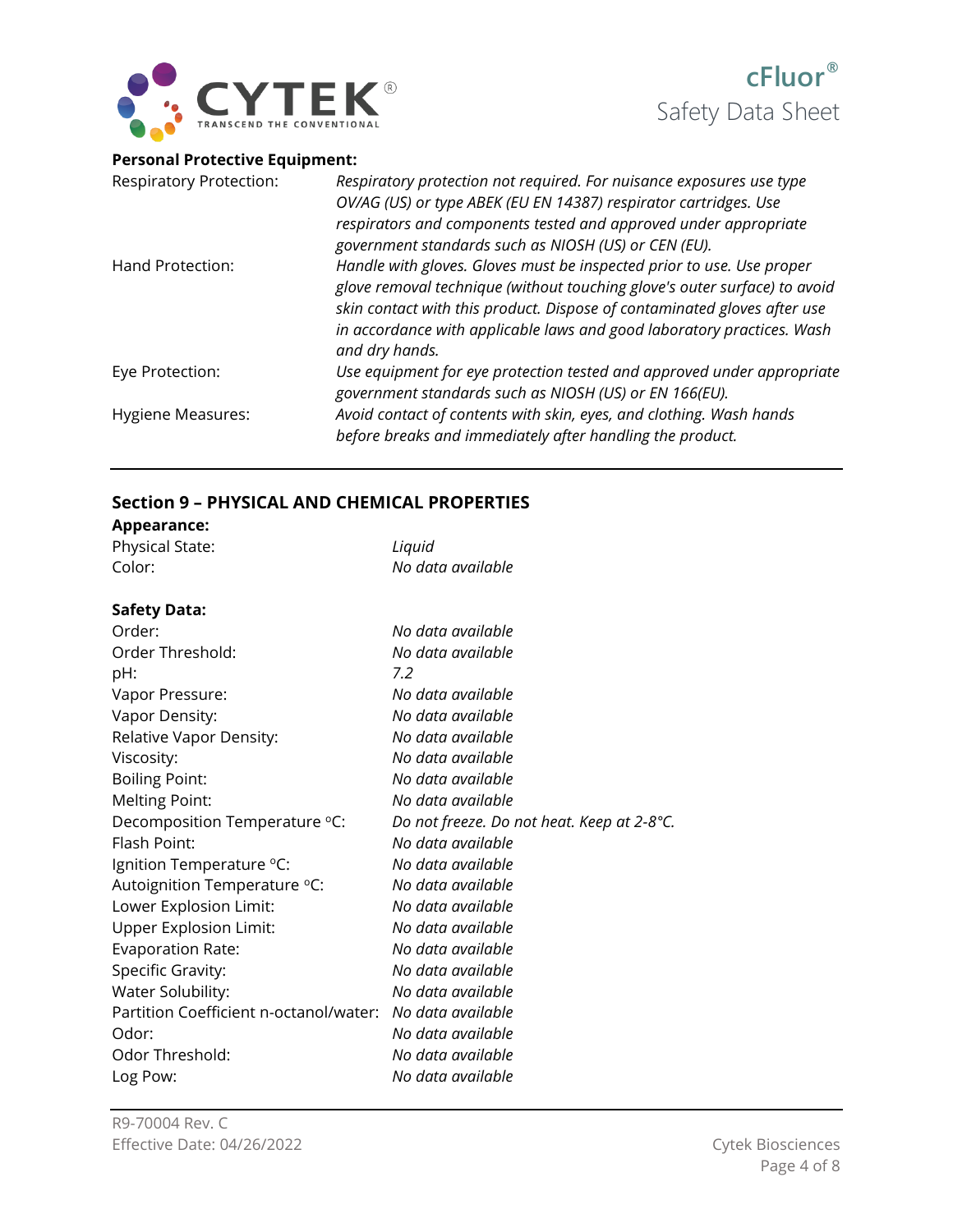



## **Section 10 – STABILITY AND REACTIVITY**

**Chemical Stability:** *Stable under recommended storage conditions.*

**Possibility of Hazardous Reactions:** *No data available.*

#### **Conditions to Avoid:**

*Prolonged light exposure may affect product performance or quality.*

#### **Materials to Avoid:**

*Acidic material and metals and strong oxidizers. Sodium azide may react with metallic plumbing and form explosive metal azides.*

## **Hazardous Decomposition:**

*No data available.*

### **Hazardous Polymerization:**

*No data available.*

## **Section 11 – TOXICOLOGICAL DATA**

| <b>Acute Toxicity:</b> | No data available. |
|------------------------|--------------------|
| Oral LD50:             | No data available. |
| Inhalation LC50:       | No data available. |
| Dermal LD50:           | No data available. |
| Other Information:     | No data available. |

#### **Skin Corrosion/Irritation:**

*No data available.*

### **Respiratory or Skin Sensitization:**

*No data available.*

#### **Germ Cell Mutagenicity:**

*No data available.*

### **Carcinogenicity:**

| IARC: | No component of this product present at levels greater than or equal to 0.1% is |
|-------|---------------------------------------------------------------------------------|
|       | identified as probable, possible or confirmed human carcinogen by IARC.         |
| NTP:  | No component of this product present at levels greater than or equal to 0.1% is |
|       | identified as probable, possible or confirmed human carcinogen by NTP.          |
| OSHA: | No component of this product present at levels greater than or equal to 0.1% is |
|       | identified as probable, possible or confirmed human carcinogen by OSHA.         |

R9-70004 Rev. C Effective Date: 04/26/2022 Cytek Biosciences

Page 5 of 8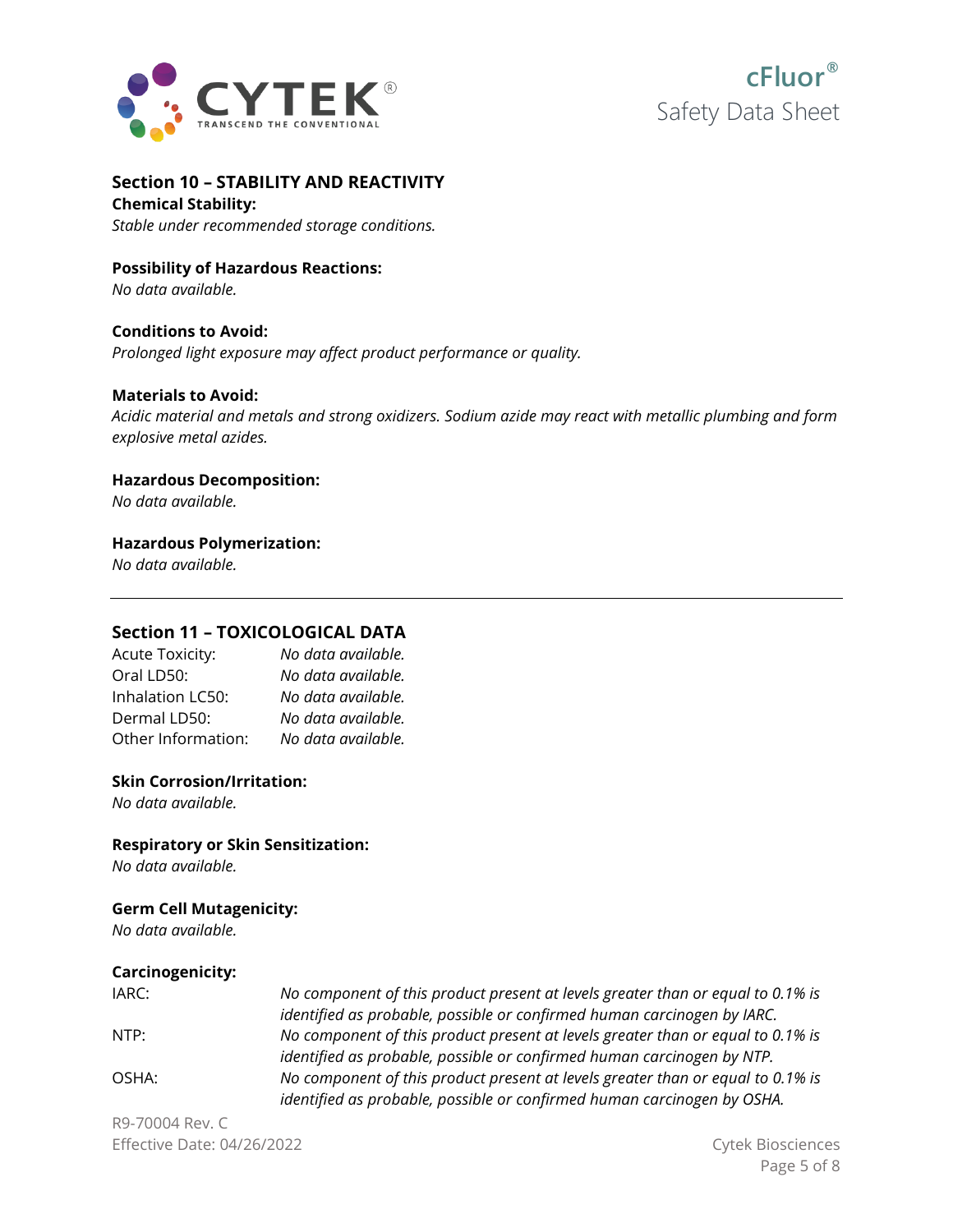



**Reproductive Toxicity:**

*No data available.*

## **Teratogenicity:**

*No data available.*

**Specific Target Organ Toxicity – Single Exposure (Globally Harmonized System):**

*No data available.*

**Specific Target Organ Toxicity – Repeated Exposure (Globally Harmonized System):** *No data available.*

## **Aspiration Hazard:**

*No data available.*

## **Potential Health Effects:**

| Inhalation:      | May be harmful if inhaled.               |
|------------------|------------------------------------------|
| Skin contact:    | May cause skin irritation.               |
| Skin Absorption: | May be harmful if absorbed through skin. |
| Ingestion:       | May be harmful if swallowed.             |

## **Signs and Symptoms of Exposure:**

*To the best of our knowledge, the toxicological properties of these materials have not been fully investigated.*

## **Synergistic Effects:**

*No data available.*

## **Additional Information:**

*RTECS: Not available.*

## **Section 12 – ECOLOGICAL INFORMATION Toxicity:** *No data available.*

**Persistence and Degradability:**

*No data available.*

**Bioaccumulative Potential:** *No data available.*

## **Mobility in Soil:**

*No data available.*

R9-70004 Rev. C Effective Date: 04/26/2022 Cytek Biosciences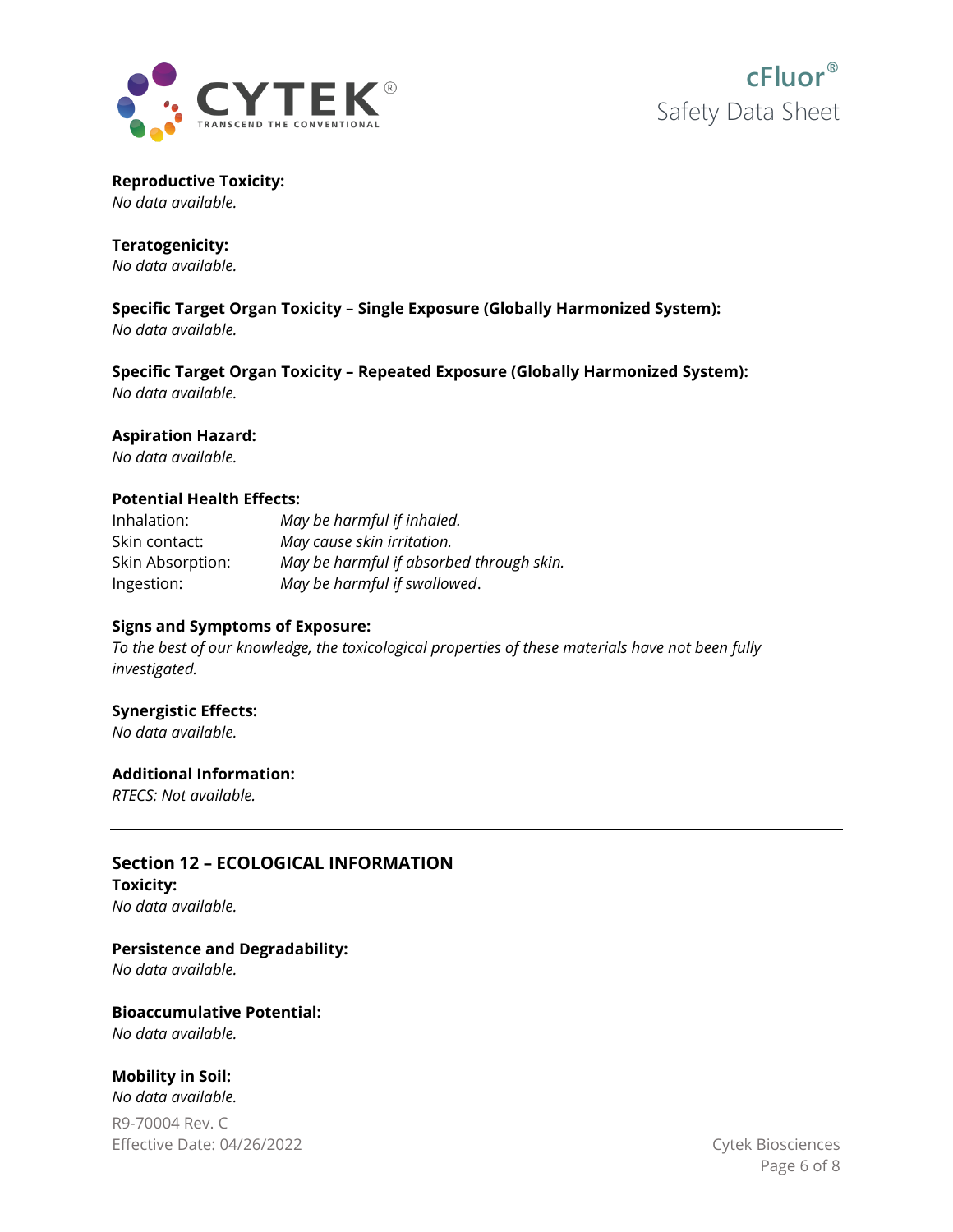



**PBT and vPvB Assessment:**

*No data available.*

## **Other Adverse Effects:**

*To the best of our knowledge, the ecotoxicological properties of this mixture have not been fully investigated. However, the liquid may be harmful to the environment depending on the quantity and dilution involved.*

## **Section 13 – DISPOSAL CONSIDERATIONS**

*Methods of disposal must meet all local, federal and state laws.*

## **Section 14 – TRANSPORTATION INFORMATION**

**US-DOT:** *Not classified as hazardous for any mode of transport.*

## **IMO/IMDG:**

*Not classified as hazardous for any mode of transport.*

## **IATA, IMO/IMDG, ADR/RID, US-DOT:**

*Not classified as hazardous for any mode of transport.*

### **ADR/RID:**

*Not classified as hazardous for any mode of transport.*

## **Section 15 – REGULATORY INFORMATION**

#### **OSHA Hazards:**

*No known OSHA hazards.*

### **SARA 302 Components:**

*The following components are subject to reporting levels established by SARA Title III, Section 302:*

*Sodium azide 26628-22-8 2007-07-01*

**CAS-No. Revision Date**

## **SARA 313 Components:**

*This material does not contain any chemical components with known CAS numbers that exceed the threshold (De Minimis) reporting levels established by SARA Title III, Section 313.*

### **SARA 311/312 Hazards:**

*No SARA hazards.*

R9-70004 Rev. C Effective Date: 04/26/2022 Cytek Biosciences